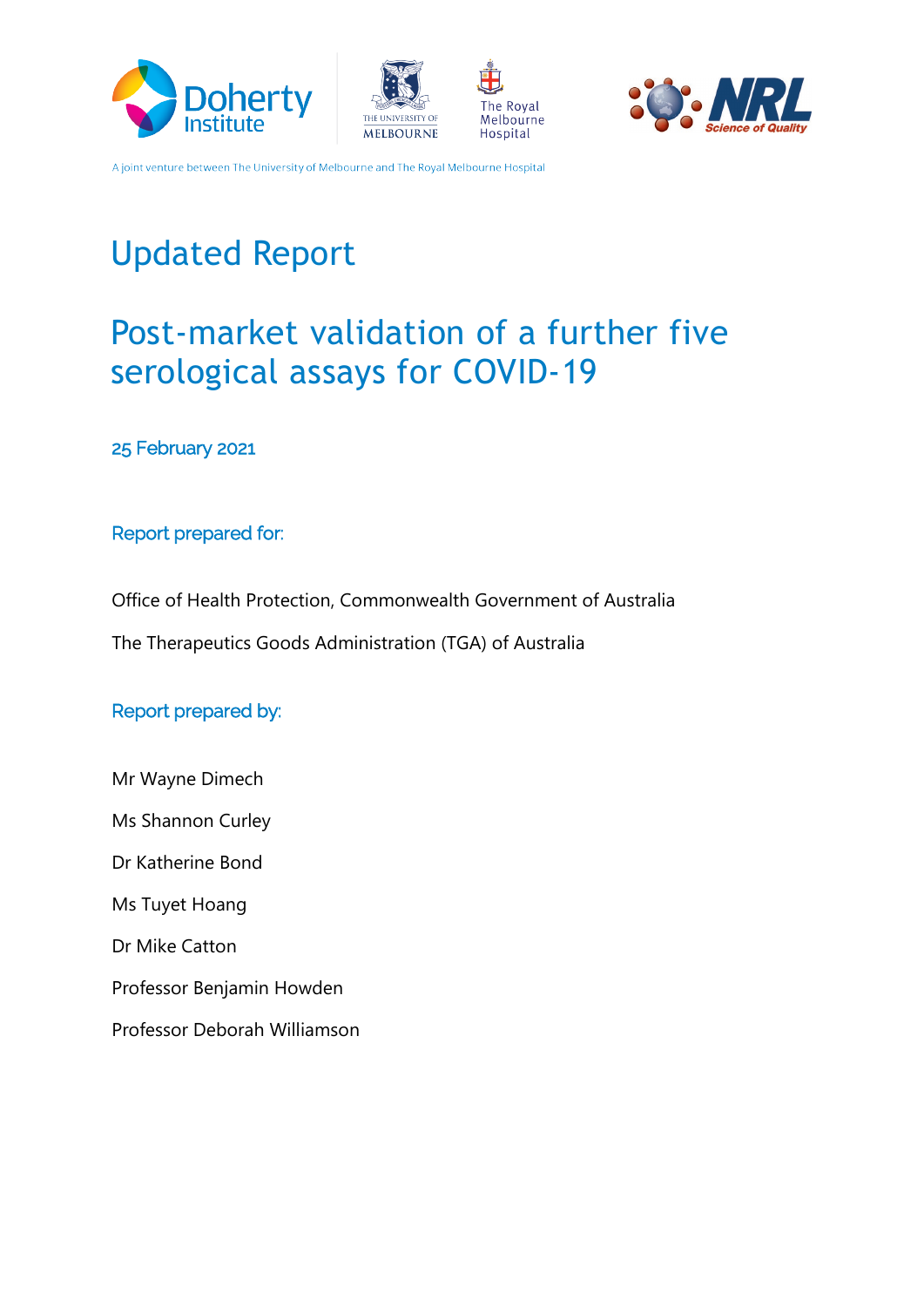







# Post-market validation of a further five serological assays for COVID-19 continued

### **Contents**

| 1.  |     |  |  |  |  |
|-----|-----|--|--|--|--|
| 2.  |     |  |  |  |  |
|     | 2.1 |  |  |  |  |
|     | 2.2 |  |  |  |  |
|     | 2.3 |  |  |  |  |
|     | 2.4 |  |  |  |  |
| 2.5 |     |  |  |  |  |
| 3.  |     |  |  |  |  |
|     | 3.1 |  |  |  |  |
|     | 3.2 |  |  |  |  |
|     | 3.4 |  |  |  |  |
|     | 3.5 |  |  |  |  |
| 4.  |     |  |  |  |  |
| 5.  |     |  |  |  |  |
| 6.  |     |  |  |  |  |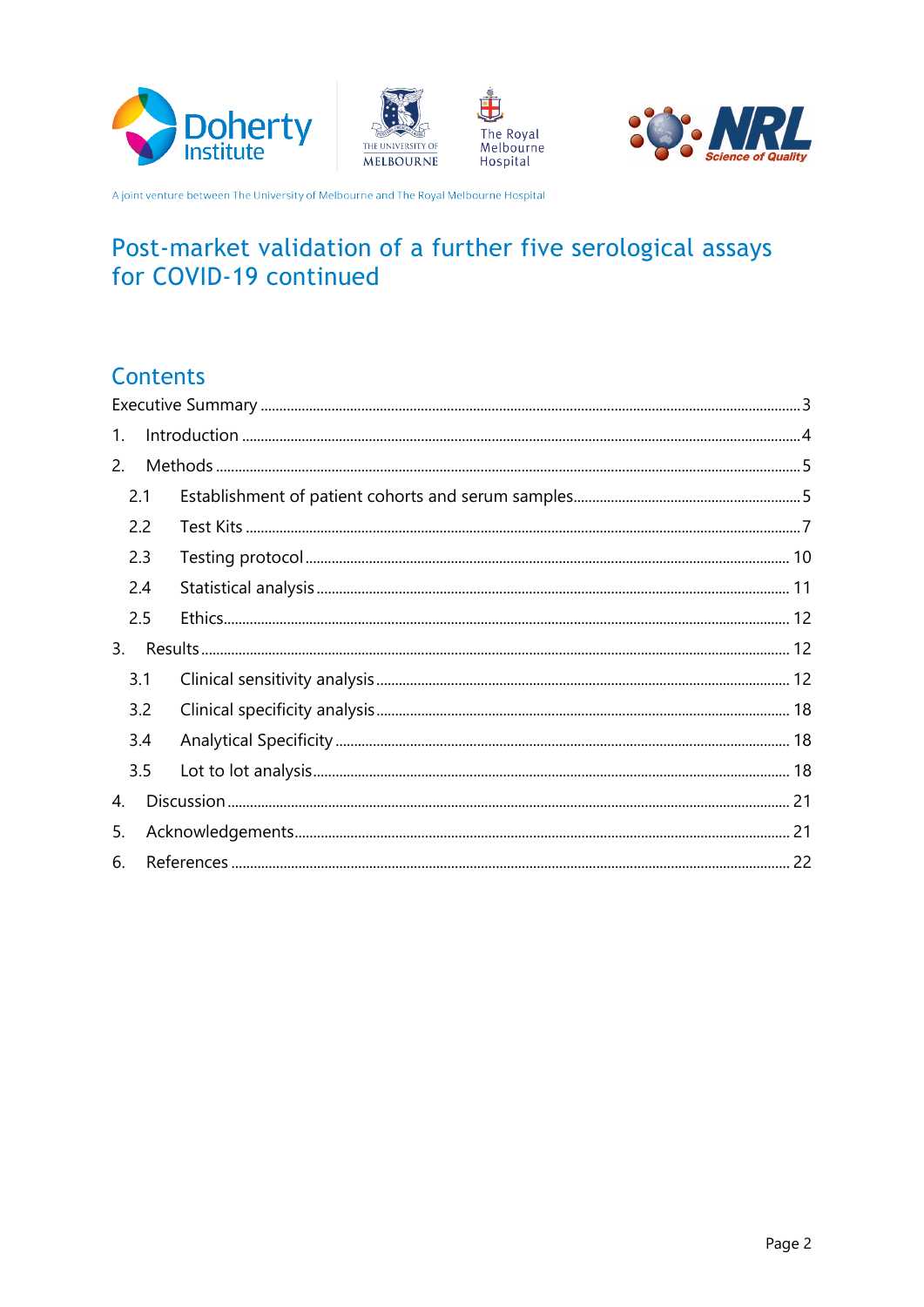







### Post-market validation of a further five serological assays for COVID-19 continued

### <span id="page-2-0"></span>**Executive Summary**

Here, we present results of post-market validation of a further five serological assays for the detection of SARS-CoV-2. Previous post-market evaluations were undertaken by the Doherty Institute on a cohort of stored serum prior to the COVID-19 outbreak CoV-2 infection confirmed by molecular testing. Previous reports were issued in April, in Australia, and on samples of serum specimens collected from patients with SARS-June, August, September and October 2020. In September 2020, the Doherty Institute established a collaboration with the National Serology Reference Laboratory, Australia . (NRL) to undertake future post-market evaluations using a different set of samples. The new panel of specimens have high volume, are well-characterised and will allow for comparison of performance across test kits. The first NRL report was published in 2021. January

It must be noted that the panel of specimens used in this study have some fundamental differences to those used in previous studies. Therefore, the results of the studies cannot be directly compared. The current NRL panel of specimens are plasma rather than serum. All positive specimens used in the current study were obtained from RT-PCR positive patients with the plasma specimens taken at least 14 days after symptom onset. Previous studies included a subset of specimens obtained within 14 days of onset of symptoms.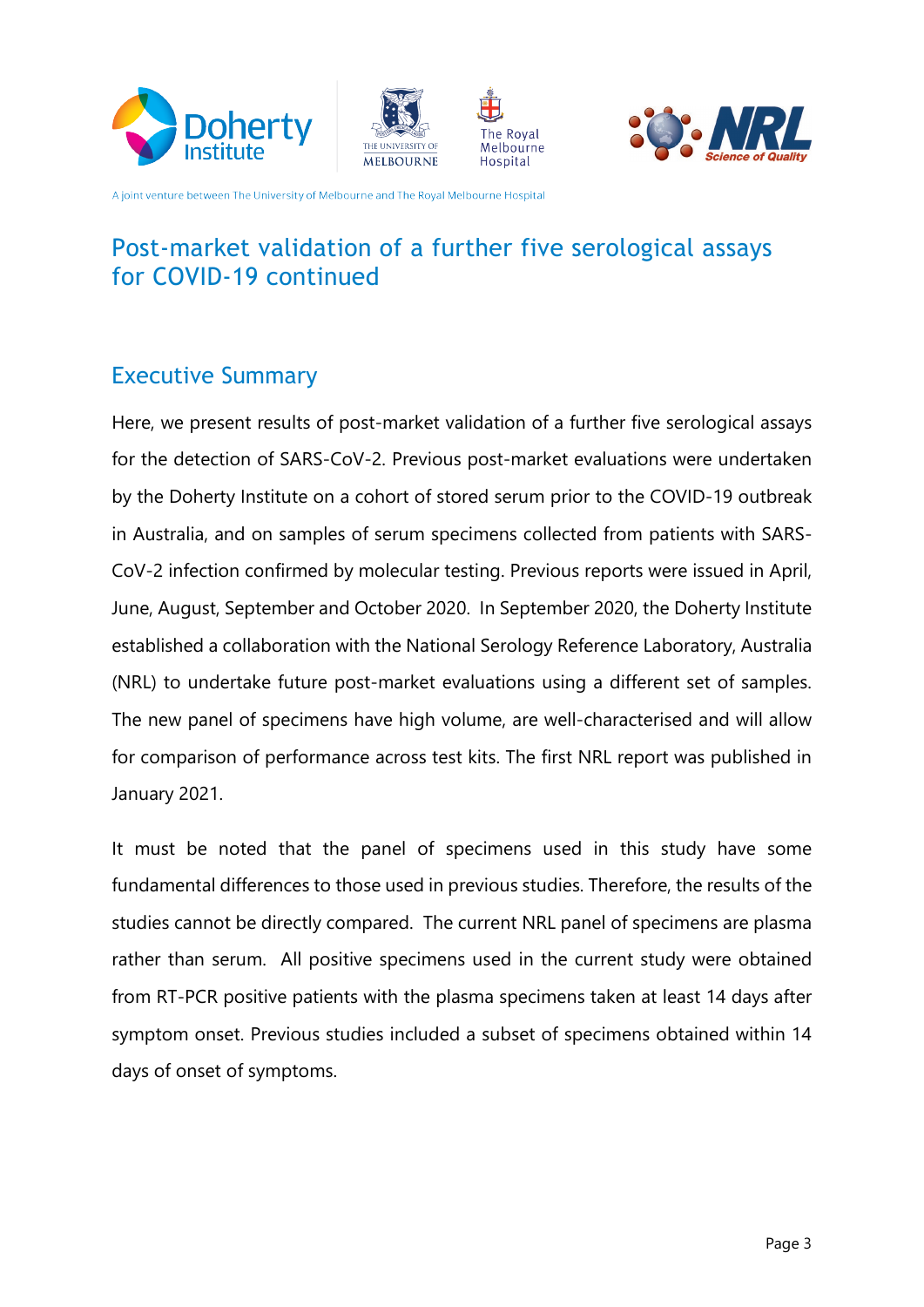







### Post-market validation of a further five serological assays for COVID-19 continued

Our findings suggest that all five point-of-care tests demonstrate specificity similar to that reported in the manufacturers' claims. The sensitivity estimated by this study for kit test five test kit test finally lower than that reported by four of five test kit manufacturers. The difference in sensitivity reported could be due to the different set of samples used in this study compared with samples used in the manufacturers' .studies

### <span id="page-3-0"></span>1. Introduction

This work continues the post-market validation work first reported on 28th April, 2nd June, 10th August, 24th September and 13th October in 2020; and 15th January and 2nd February 2021, by the Doherty Institute and the studies conducted by NRL. Following the initial laboratory responses and release of the viral whole genome sequence by Chinese investigators in early January 2020, there was a rapid development of serological assays for COVID-19. $1-3$  The first serological tests for COVID-19 were lateral flow immunoassays, also known as serological point-of-care tests (PoCT). The urgent need for diagnostic testing has meant that many test kits have undergone an expedited assessment from the Australian Therapeutic Goods Administration (TGA). As such, post-market validation of COVID-19 diagnostic kits that are listed on the Australian Register of Therapeutic Goods (ARTG) has been undertaken. Here, we present findings from a post-market validation study of a further five serological PoCT (all listed on the ARTG).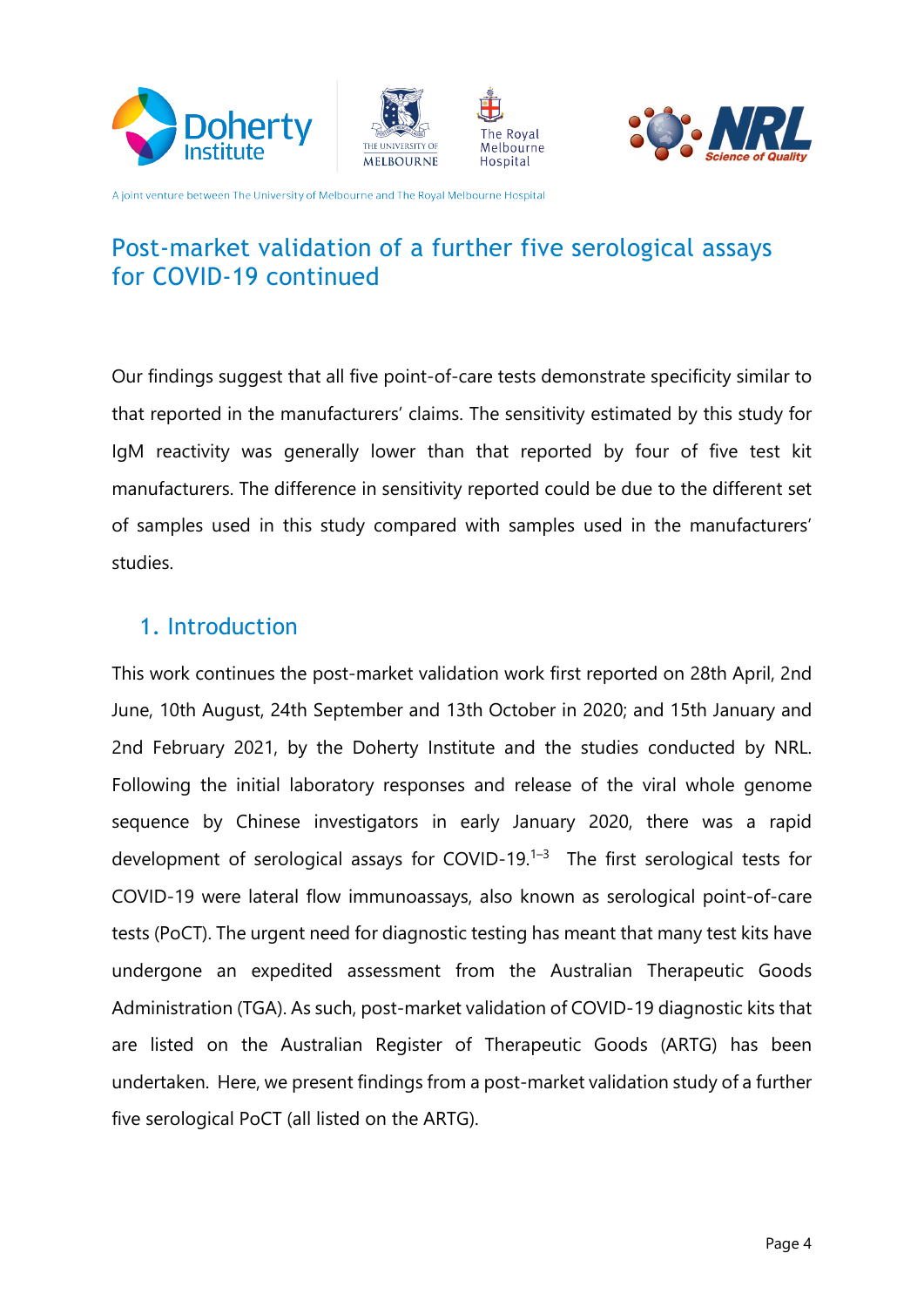







# Post-market validation of a further five serological assays for COVID-19 continued

# <span id="page-4-0"></span>2. Methods

### <span id="page-4-1"></span>2.1 Establishment of patient cohorts and serum samples

Specimens acquired by NRL have been used in this study and will be used in future post market evaluations. The panels were designed to maximise the value of the number of test kits provided for the evaluation (300 test devices; 150 from each of two test kit lots). COVID-19 serology test kits performance was evaluated for the following performance characteristics:

- Clinical Sensitivity
- Clinical Specificity
- Analytical Specificity
- Lot-to-lot Variation

#### **Clinical sensitivity analysis**

CoV-2 detected by RT-PCR from upper and / or lower respiratory tract specimens. The A total of 100 plasma specimens were obtained from 100 unique patients with SARSplasma specimens were collected no less than 14 days post infection. This time-period allows for the development of an immune response. Detectable SARS-CoV-2 IgG was confirmed in each sample using a chemiluminescent immunoassay. Positive specimens were categorised into time-periods from onset of symptoms (Table 1).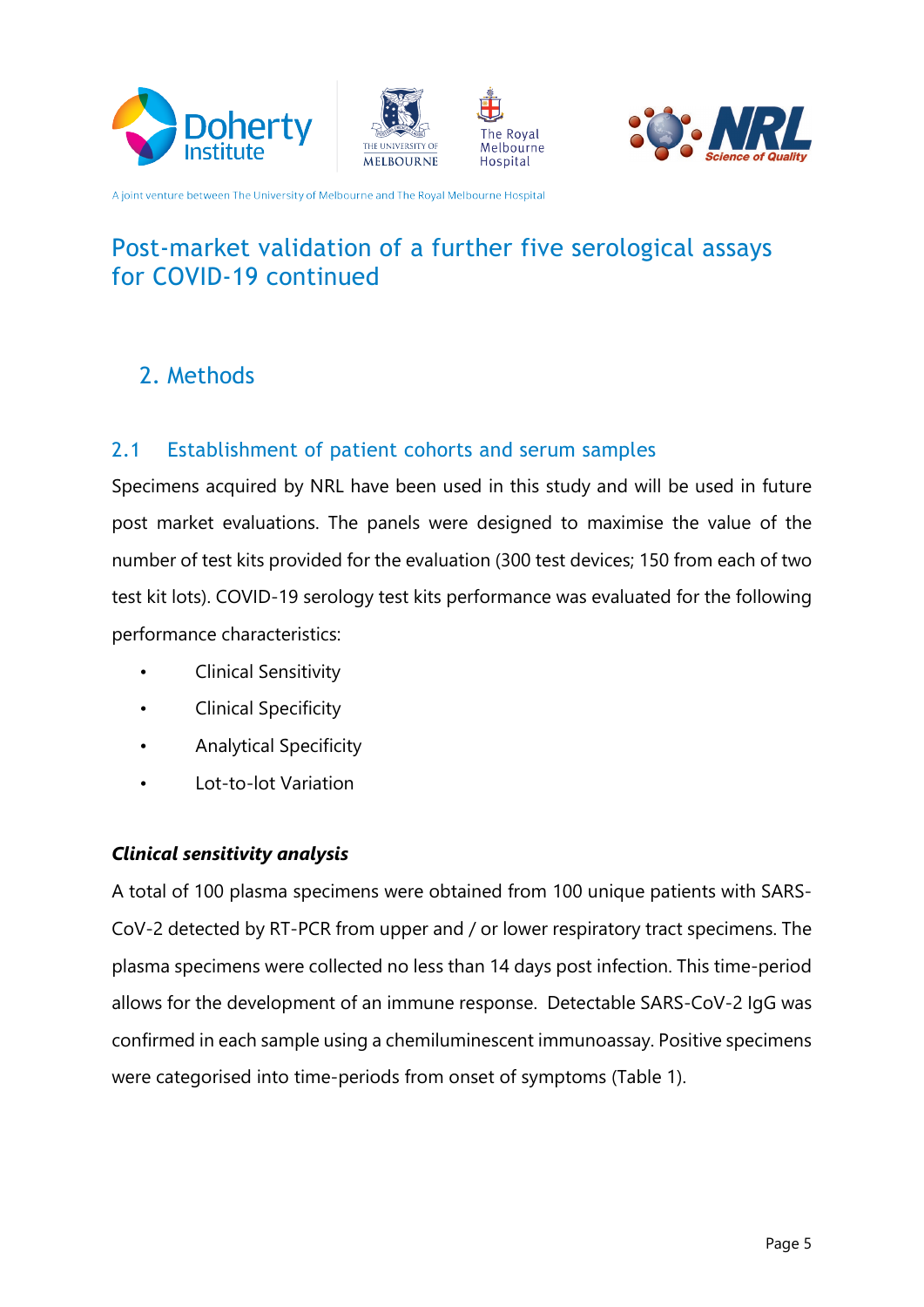







### Post-market validation of a further five serological assays for COVID-19 continued

**Table 1.** Number of SARS-CoV-2 positive specimens, collected at different time points after onset of symptoms, included in the post market evaluation study.

| <b>Period between onset of</b><br>symptoms and plasma<br>collection | Week 3<br>$(15-21$ days) | Week 4<br>(22-28 days) | Week 5<br>(29-35 days) | Week 6<br>$(36 - 42 \text{ days})$ |
|---------------------------------------------------------------------|--------------------------|------------------------|------------------------|------------------------------------|
| Number of specimens                                                 |                          | 25                     | 49                     | 18                                 |

#### *Clinical specificity analysis*

A total of 100 plasma specimens collected from 100 unique blood donations made prior to November 2019 were used to determine the clinical specificity of the assays.

#### *analysis specificity Analytical*

**Cross-reacting specimens** – A total of 25 specimens from individuals that have reactivity were tested to determine false reactivity. This panel comprised of samples confirmed past or recent infection with other organisms that may cause crossobtained from individuals with evidence of infection with malaria ( $n=5$ ); Influenza A, Influenza B and CMV IgM positive ( $n=3$  each); acute parvovirus B19 and EBV ( $n=2$  each) and single samples from individuals with acute infections with mycoplasma, parainfluenza, C. psittaci, Toxoplasma, rubella and Hepatitis A and B.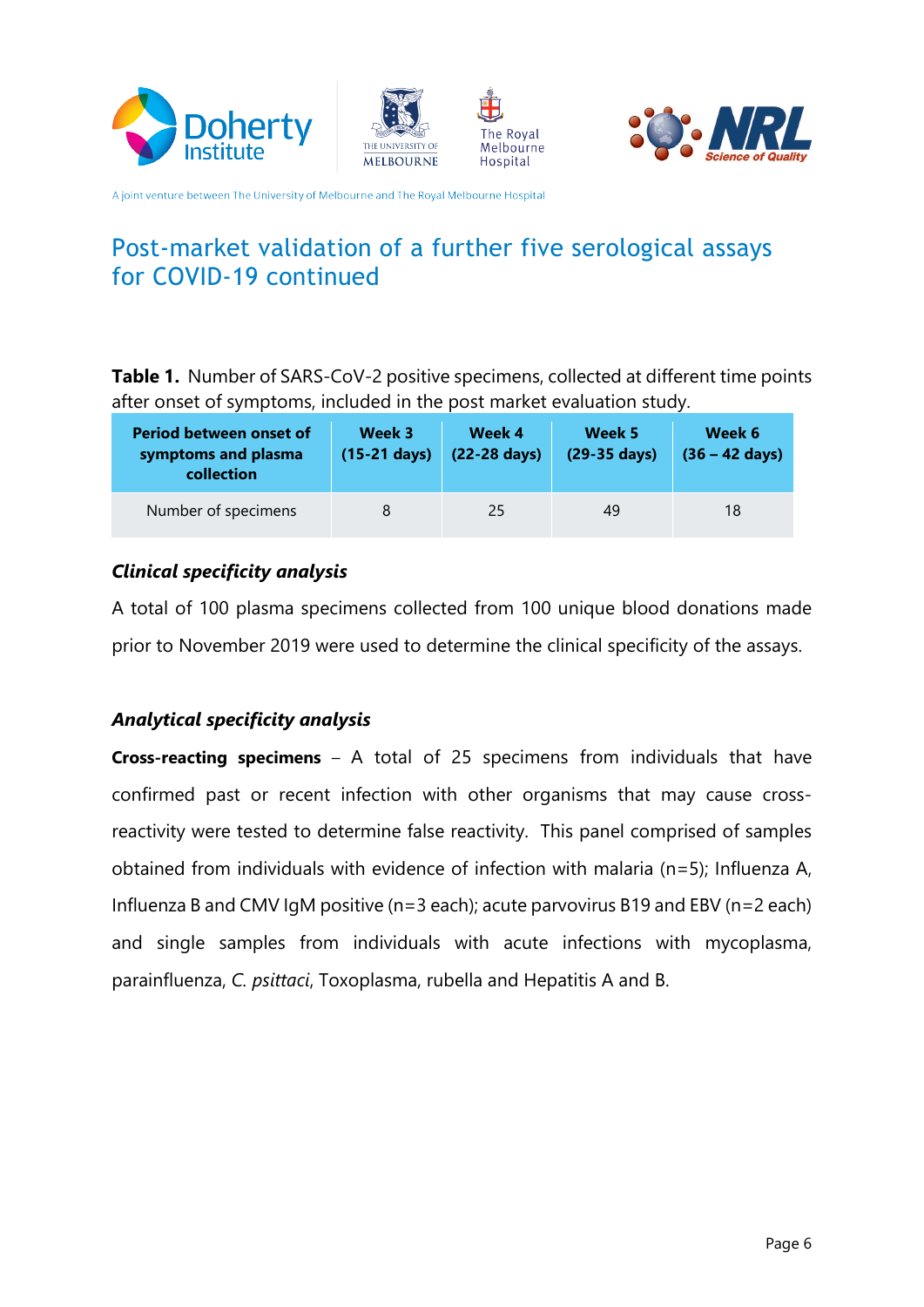







### Post-market validation of a further five serological assays for COVID-19 continued

#### Lot-to-lot variation

Two specimens in the clinical sensitivity panel were used to create a doubling-dilution series in negative plasma. The same serial dilutions were tested in both reagent lots to identify lot-to-lot variation.

#### <span id="page-6-0"></span>2.2 Test Kits

A total of five serology PoCTs were included in the current study: Biohit SARS-CoV-2 IgM/lgG Antibody Test Kit (Biohit), Zhongshan COVID-19 lgM/lgG Detection Kit (Zhongshan), AtomoRapid COVID-19 lgG/lgM (Atomo), PCL COVID-19 lgG/lgM Rapid Gold (PCL) and Biotime SARS-CoV-2 lgG/lgM Rapid Qualitative Test (Biotime). The test kits were stored in a temperature and humidity-controlled environment. All testing was performed according to the manufacturers' instructions for use (IFU). The same panel of specimens were tested on each test kit.

All test kits assessed in this study are lateral flow serological assays. Common features are that:

- i. they are single use immunochromatographic lateral flow tests, for the detection of IgM and/or IgG in serum, plasma or whole blood
- ii. the specific SARS-CoV-2 recombinant antigen(s) incorporated into the assay are not described in some of the IFUs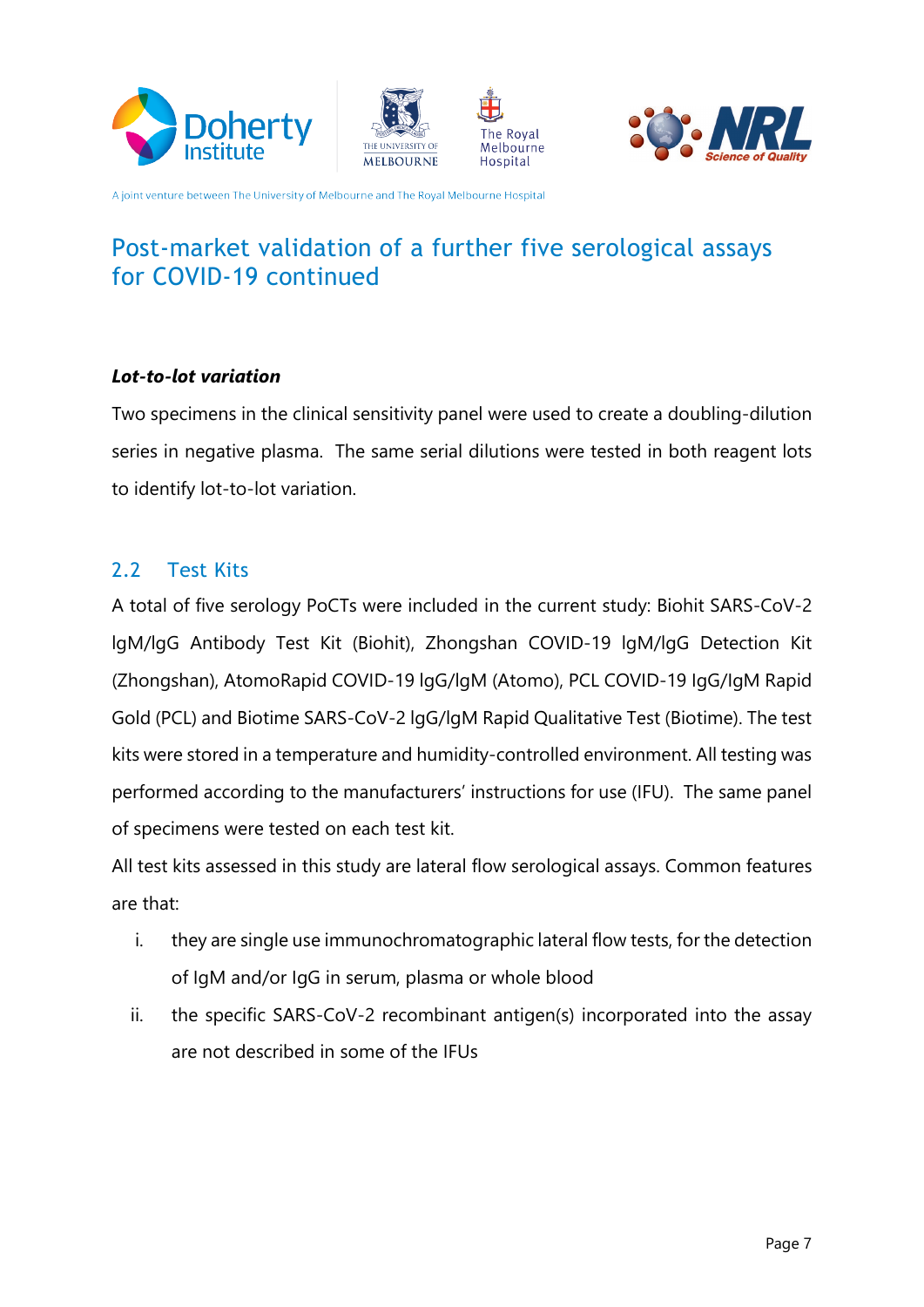







# Post-market validation of a further five serological assays for COVID-19 continued

- iii. IFUs indicate that test results should not be used as the sole basis for clinical management decisions, requiring interpretation alongside clinical features and other diagnostic (molecular) assays.
- Table 2. Test kits, manufacturer and reagent lot numbers tested in post market study.

| <b>Test Kit</b> | <b>Manufacturer</b>                               | <b>Batch Numbers #</b> |
|-----------------|---------------------------------------------------|------------------------|
| <b>Biohit</b>   | BIOHIT Healthcare (Hefei) Co Ltd                  | SA200904               |
|                 | Hough Pharma                                      | SA200905               |
| Zhongshan       | Zhongshan Chuangyi Biochemical Engineering Co Ltd | J20200416-1            |
|                 | <b>LJCJ</b>                                       | J20200421-1            |
| Atomo           | Atomo Diagnostics Limited                         | 200901-01-A            |
|                 | <b>Atomo Diagnostics</b>                          | 200902-01-A            |
| <b>PCL</b>      | PCL, Inc.                                         | COV03-200421           |
|                 | Haemokinesis                                      | COV03-200506           |
| <b>Biotime</b>  | Xiamen Biotime Biotechnology Co Ltd               | X2003601               |
|                 | Cartex Hoya                                       | X2003602               |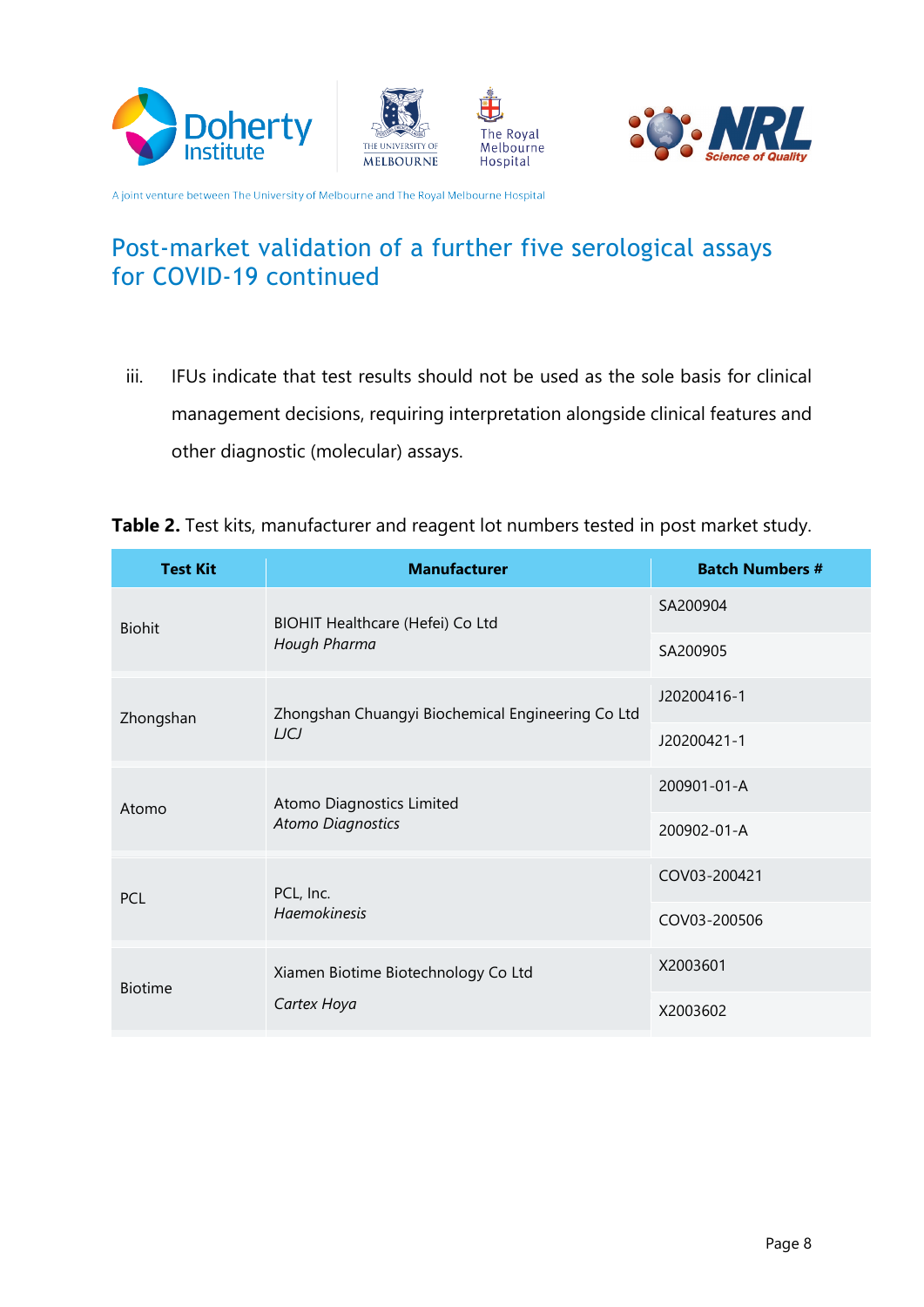







### Post-market validation of a further five serological assays for COVID-19 continued

Immunochromatographic assays involve the detection of anti-SARS-CoV-2 IgM or IgG antibodies through binding to immobilised recombinant antigen attached to colloidal gold, followed by detection of the conjugates by an anti-human IgM or IgG antibody. A control line is also incorporated, which measures adequacy of fluid flow along the test strip. In respect to the generation of reported performance characteristics, some of the manufacturers had limited information in their corresponding IFU's regarding:

- i. where validation samples were sourced from;
- ii. whether plasma, serum, whole blood or a combination of these were used for validation:
- iii. what proportion of patients included were confirmed by a result from RT-PCR.

The performance claims specified in the manufacturers' IFU are detailed in Table 3.

| <b>Assay</b>  | <b>Sensitivity</b>                                                                                         | <b>Specificity</b>                                                                                       |
|---------------|------------------------------------------------------------------------------------------------------------|----------------------------------------------------------------------------------------------------------|
| <b>Biohit</b> | $IqM = 97.7\%$ [93.5 - 99.2]<br>$\lg G$ = 96.2% [91.4 – 98.4]<br>$lgG$ or $lgM = Not$ stated<br>$(n=132*)$ | $IqM = 99.5\%$ [97.0 - 99.9]<br>$\lg G = 100\%$ [98.0 - 100]<br>$lgG$ or $lgM = Not$ stated<br>$(n=186)$ |
| Zhongshan     | $IqM = 94.7\%$ [75.4-99.1]<br>$\lg G$ =94.7% [75.4-99.1]<br>lgG or lgM = 100% [83.2-100]<br>$(n=59*)$      | Individual IqG & IqM: Not stated<br>$lgG$ or $lgM = 93.9\%$ [89.5-96.6]<br>$(n=181)$                     |
| Atomo         | $IqM = 100\%$ [95.5 - 100]<br>$\lg G = 100\%$ [95.5 - 100]<br>$\lg G$ or $\lg M = 100\%$ [95.5 - 100]      | $IqM = 95.3\%$ [90.7 – 97.7]<br>$\lg G$ = 98.0% [94.3 – 99.3]<br>$lgG$ or $lgM = Not$ stated             |

**Table 3:** Reported performance characteristics of included serological assays according to the manufacturers' IELIS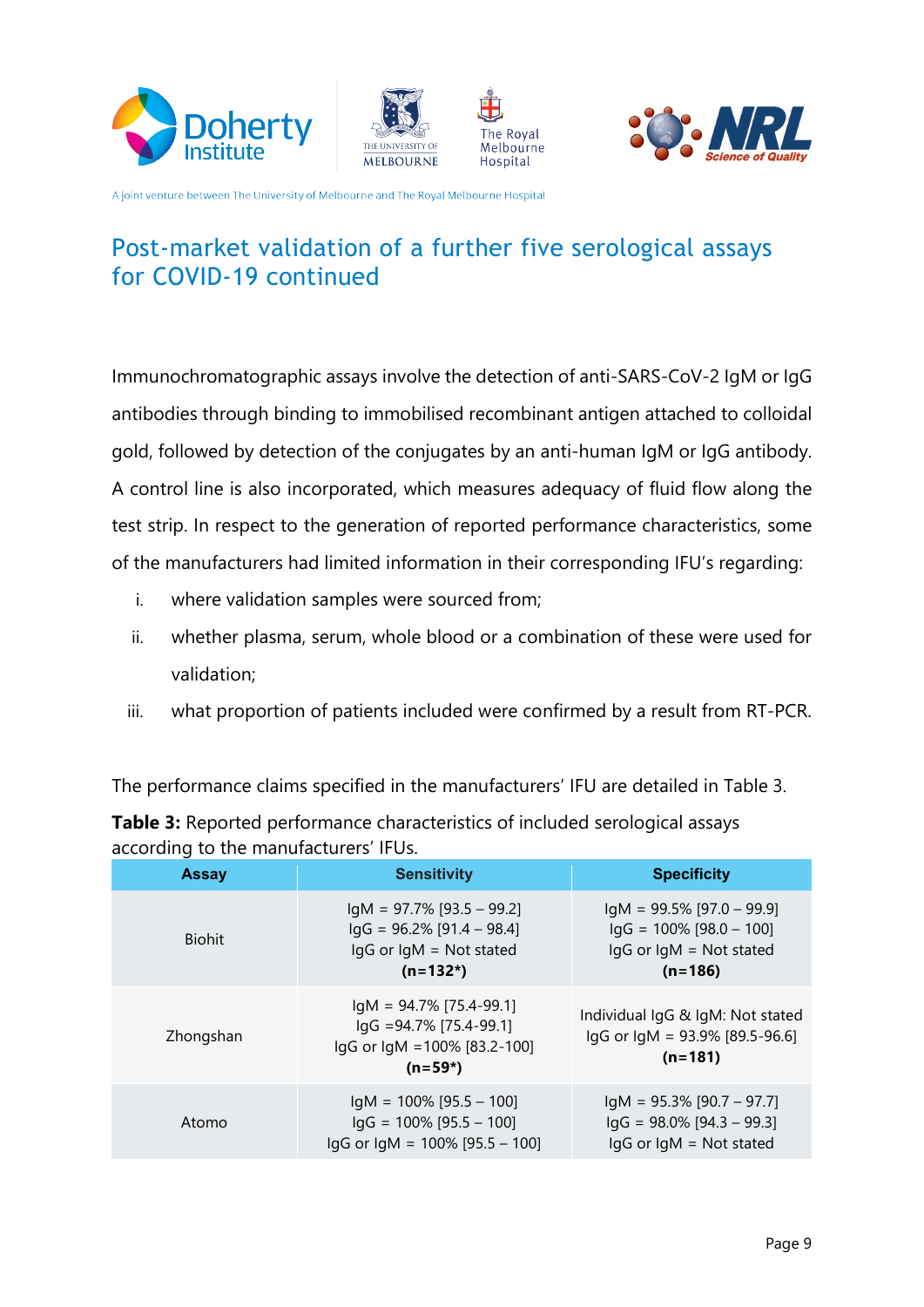







# Post-market validation of a further five serological assays for COVID-19 continued

|                | $(n=141*)$                                                                                                                 | $(n=107)$                                                                                                                |
|----------------|----------------------------------------------------------------------------------------------------------------------------|--------------------------------------------------------------------------------------------------------------------------|
| PCI.           | $IqM = 71.5\% [62.6 - 79.1]$<br>$lgG = 87.8\% [80.4 - 92.8]$<br>$lgG$ or $lgM = 91.1\%$ [84.2 – 95.2]<br>$(n=123^{\circ})$ | $IqM = 99.9\%$ [99.4 - 100]<br>$\lg G$ = 99.3% [98.6 – 99.7]<br>$lgG$ or $lgM = 99.3\%$ [98.6 – 99.7]<br>$(n=1111)$      |
| <b>Biotime</b> | $IgM = 67.2\% [61.7 - 72.2]$<br>$lgG = 96.6\%$ [93.8–98.2]<br>$lgG$ or $lgM = 96.6\%$ [93.8 – 98.2]<br>$(n=320)$           | $IgM = 97.0\%$ [95.0 - 98.3]<br>$\lg G = 97.9\%$ [96.0 - 98.9]<br>$\lg G$ or $\lg M = 96.4\%$ [94.2 – 97.8]<br>$(n=471)$ |

\*Samples collected > 14 days post symptom onset

<span id="page-9-0"></span>^Samples collected 10 days post symptom onset

#### 2.3 Testing protocol

Testing of the lateral flow assays was performed at NRL by three laboratory technicians, all of whom have undergone previous training in the use of lateral flow assays. Testing was performed exactly as per the IFU. For all testing, lateral flow test strips were each read by two different technicians. A third read by a third technician was undertaken if the first two reads were discordant, with the third read taken as the final result. Reading by all three scorers were made within the time-frame specified by the manufacturer.

Any specimen with an invalid test result was repeated on the same lot number, if sufficient test devices were available. If the subsequent test reported a valid result, that result was used as the final result. If the specimen was repeatedly invalid that specimen was removed from analysis, but the total number of invalid and discordant results were noted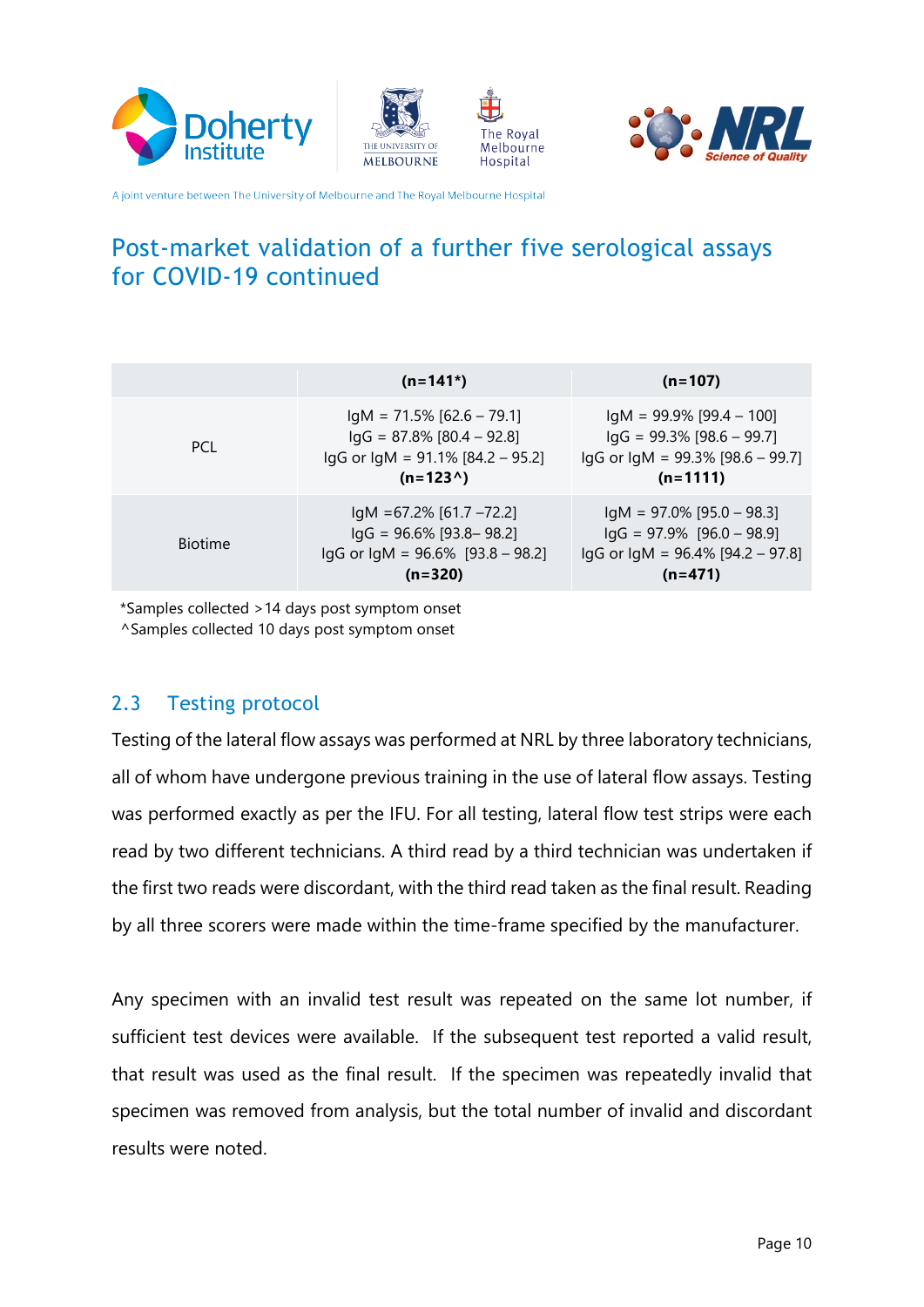







# Post-market validation of a further five serological assays for COVID-19 continued

#### <span id="page-10-0"></span>2.4 Statistical analysis

**Clinical sensitivity and specificity** – In this study, sensitivity was defined as the reactivity of the assay (IgG only, IgM only and IgG and/or IgM) when testing plasma CoV-2 detected by RT-PCR from upper and / or lower respiratory tract specimens. specimens, taken at least 14 days post onset of symptoms, from patients with SARS-Specificity is defined as the non-reactivity of the assay when testing specimens that do not contain the analyte (reference results negative). Table 4 details the cross-tab analysis for sensitivity and specificity.

|                                             | <b>Reference testing results</b> |                                                 |                                                                    |           |  |  |  |
|---------------------------------------------|----------------------------------|-------------------------------------------------|--------------------------------------------------------------------|-----------|--|--|--|
|                                             |                                  | Specimens from<br>COVID infected<br>individuals | Specimens from<br>individuals not<br>infected with<br><b>COVID</b> | Total     |  |  |  |
| <b>Results of assay</b><br>under evaluation | Reactive                         | a<br>(true positives)                           | B<br>(false positives)                                             | $a + b$   |  |  |  |
|                                             | Non-reactive                     | C<br>(false negatives)                          | d<br>(true negatives)                                              | $c + d$   |  |  |  |
|                                             | Total                            | $a + c$                                         | $b + d$                                                            | $a+b+c+d$ |  |  |  |

Table 4. Cross-tab analysis of clinical sensitivity and specificity.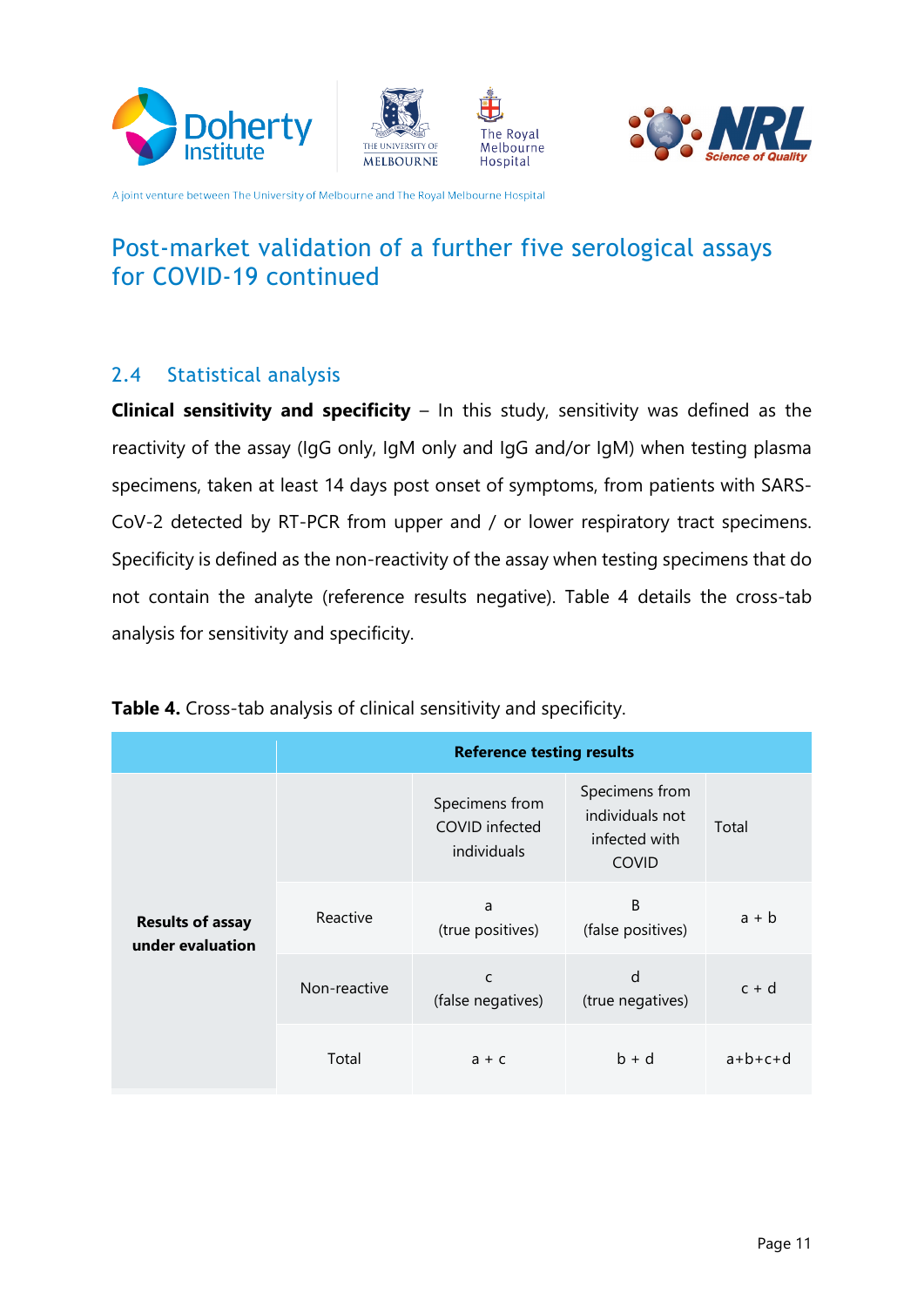







### Post-market validation of a further five serological assays for COVID-19 continued

**Sensitivity** = 
$$
\frac{a}{a+c}
$$
 **Specificity** =  $\frac{d}{b+d}$ 

The exact 95% confidence intervals for binomial proportions are calculated for both sensitivity and specificity.

**Lot-to-lot variation** – The highest dilution having a reactive test result on Lot 1 was compared with the highest dilution having a reactive test results on Lot 2.

#### <span id="page-11-0"></span>2.5 Ethics

The specimens used in this study were provided to NRL by third-party organisations, reacting and interfering substances were obtained from commercial organisations. All including national blood transfusion services. Some specimens with potentially crossspecimens were collected from individuals with informed consent under various ethics .approvals

### <span id="page-11-1"></span>Results 3.

#### <span id="page-11-2"></span>3.1 Clinical sensitivity analysis

The clinical sensitivity of the anti-SARS-CoV-2 test kits was assessed by comparing the reactivity of the IgG and IgM line against the clinical status of the individual. The results of IgG, IgM and combined IgG and/or IgM sensitivity, post symptom onset is presented in Table 5. There were some differences in the sensitivity and/or specificity reported in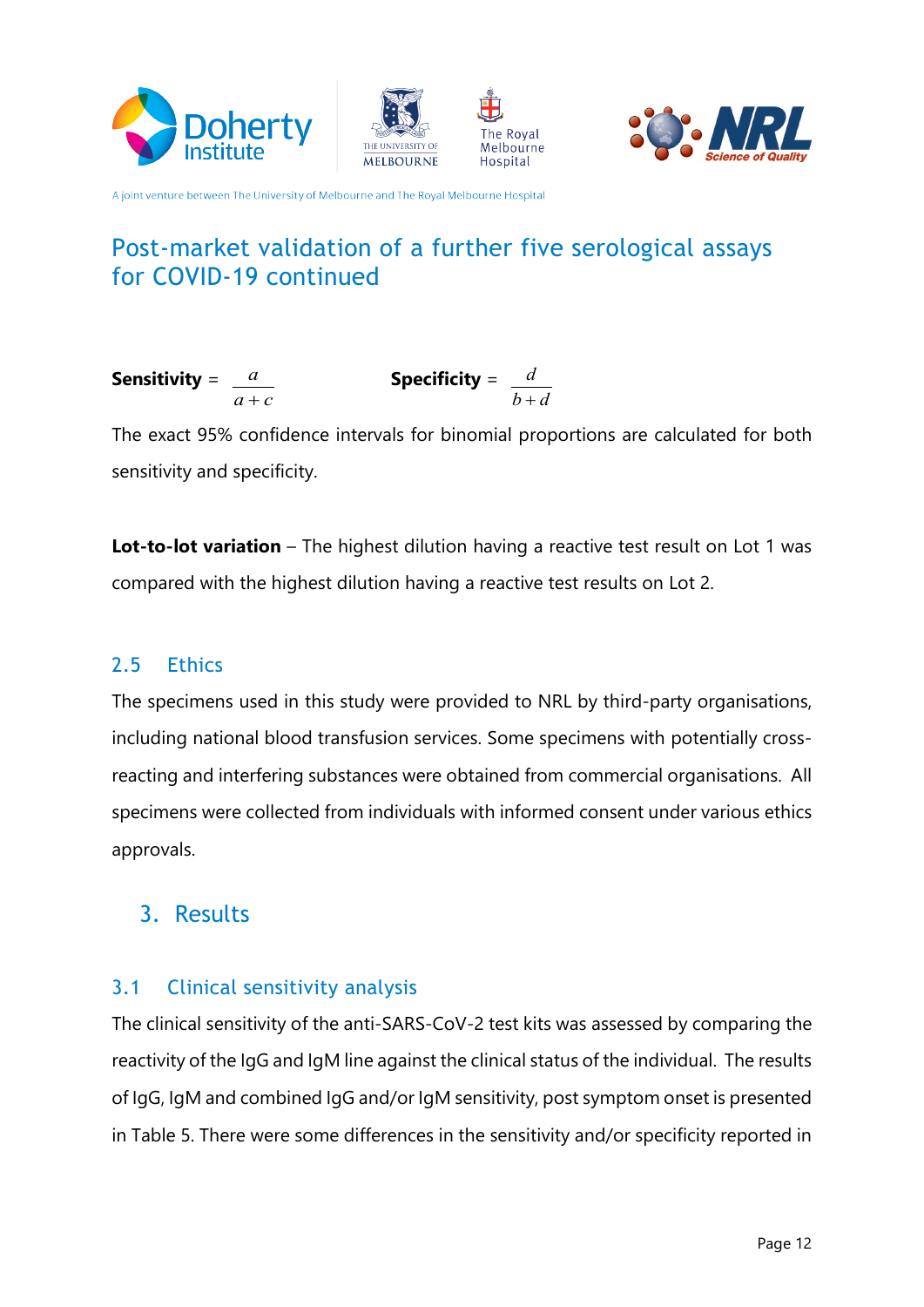







### Post-market validation of a further five serological assays for COVID-19 continued

this study compared with those reported in the manufacturers' IFU. The sensitivity of IqM reactivity was low compared to claims stated in the IFU for Biohit (54.0%), Zhongshan (80.0%), Atomo (91.8%) and PCL (49.0%), but higher for Biotime (84.0%). The reported IgG reactivity on positive specimens range from 80.0% for PCL to 94.1% for Atomo.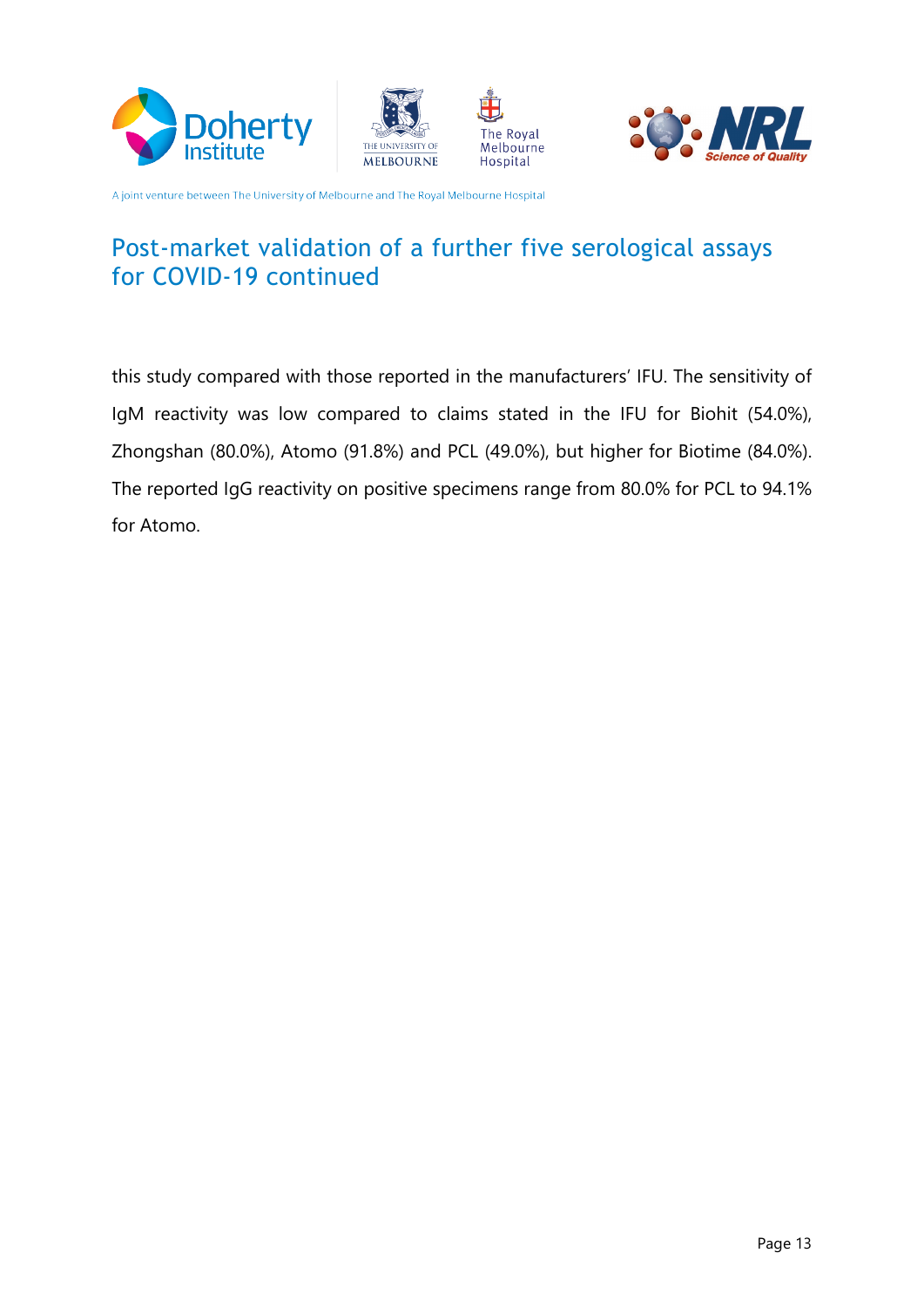







### Post-market validation of a further five serological assays for COVID-19 continued

Table 5: Comparative performance of serological assays, regardless of day of specimen collection post-symptom onset, for SARS-Cov-2 IgG only, IgM only, and IgG and/or IgM detection.

| <b>Performance Characteristic</b> | <b>Sensitivity</b>   | <b>Specificity</b>   |  |
|-----------------------------------|----------------------|----------------------|--|
| <b>Test Assay</b>                 | (%) [95% CI]         | (%) [95% CI]         |  |
| <b>Biohit IgM</b>                 | 54 [43.8 - 63.9]     | $98.0$ [92.3 - 99.7] |  |
| <b>Biohit IgG</b>                 | $93.0$ [85.6 - 96.9] | $100$ [95.4 - 99.9]  |  |
| <b>Biohit IgM or IgG</b>          | $94.0 [86.9 - 97.5]$ | $98.0$ [92.3 - 99.7] |  |
| Zhongshan IgM                     | $80.0$ [70.6 - 87.1] | $99.0$ [93.8 - 99.9] |  |
| Zhongshan IgG                     | $86.0$ [77.3 - 91.9] | $100$ [95.4 - 99.9]  |  |
| Zhongshan IgM or IgG              | $86.0$ [77.3 - 91.9] | $99.0$ [93.8 - 99.9] |  |
| <b>Atomo IgM</b>                  | $91.8$ [83.2 - 96.3] | $95.2$ [87.5 - 98.4] |  |
| <b>Atomo IgG</b>                  | $94.1 [86.2 - 97.8]$ | $100$ [94.5 - 99.9]  |  |
| Atomo IgM or IgG                  | $94.1$ [86.2 - 97.8] | $95.2$ [87.5 - 98.4] |  |
| <b>PCL IgM</b>                    | 49.0 $[38.9 - 59.1]$ | $98.0$ [92.3 - 99.7] |  |
| PCL IgG                           | $80.0$ [70.6 - 87.1] | $99.0$ [93.8 - 99.9] |  |
| PCL IgG or IgM                    | $83.0$ [73.9 - 89.5] | $97.0$ [90.8 - 99.2] |  |
| <b>Biotime IgM</b>                | $84.0$ [75.0 - 90.3] | $91.0$ [83.2 - 95.5] |  |
| <b>Biotime IgG</b>                | $87.0$ [78.4 - 92.6] | $100$ [95.4 - 99.9]  |  |
| <b>Biotime IgM or IgG</b>         | $97.0$ [90.8 - 99.2] | $91.0$ [83.2 - 95.5] |  |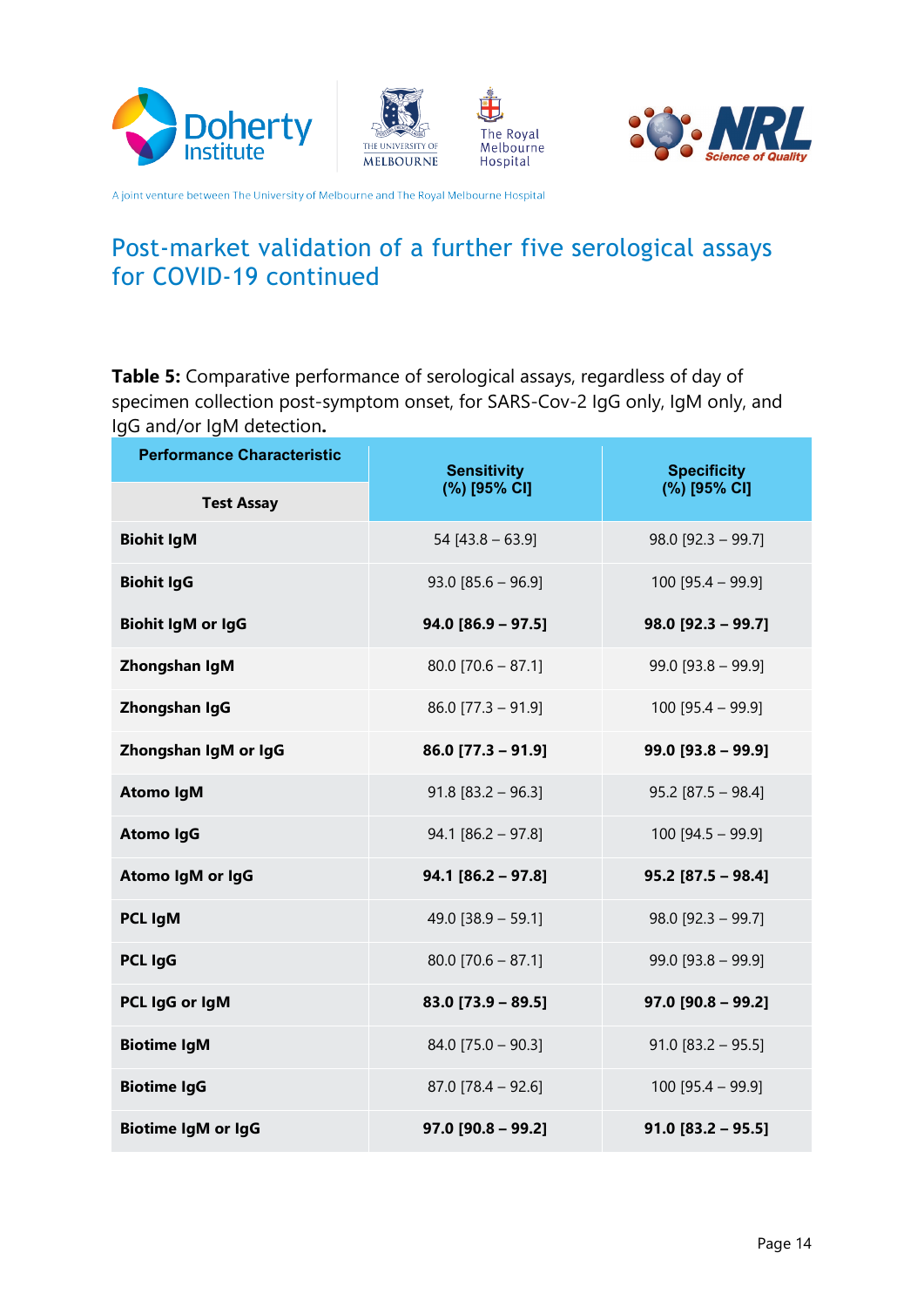





![](_page_14_Picture_3.jpeg)

## Post-market validation of a further five serological assays for COVID-19 continued

A detailed analysis of sensitivity of IgM only, IgG only and IgG and/or IgG reactivity on positive samples categorised by period of time post onset of symptoms is presented in Tables  $6 - 10$  below.

**Table 6:** Comparison of the Biohit IgM/IgG Antibody to Coronavirus (SARS-CoV-2) reactivity with 100 patients with confirmed COVID-19 infection, stratified by days post-symptom onset.

| Days post-    | <b>Samples</b> | <b>IgM</b> detected        | <b>IgG</b> detected        | IgM or IgG                 |
|---------------|----------------|----------------------------|----------------------------|----------------------------|
| symptom onset | (n)            | (%) [95% CI]               | (%) [95% CI]               | (%) [95% CI]               |
| $15 - 21$     | 8              | 2<br>$25.0$ [4.5 - 64.4]   | 87.5 [46.7 - 99.3]         | 87.5 [46.7 - 99.3]         |
| 22-28         | 25             | 16<br>$64.0$ [42.6 - 81.3] | 24<br>96.0 [77.7 - 99.8]   | 24<br>96.0 [77.7 - 99.8]   |
| 29-35         | 49             | 25<br>$51.0$ [36.5 - 65.4] | 44<br>$89.8$ [77.0 - 96.2] | 45<br>$91.8$ [79.5 - 97.4] |
| 36-42         | 18             | 11<br>$61.0$ [36.1 - 81.7] | 18<br>100 [78.1 - 99.5]    | 18<br>100 [78.1 - 99.5]    |
| <b>Total</b>  | 100            | 54<br>54.0 [43.8 - 63.9]   | 93<br>$93.0 [85.6 - 96.9]$ | 94<br>$94.0 [86.9 - 97.5]$ |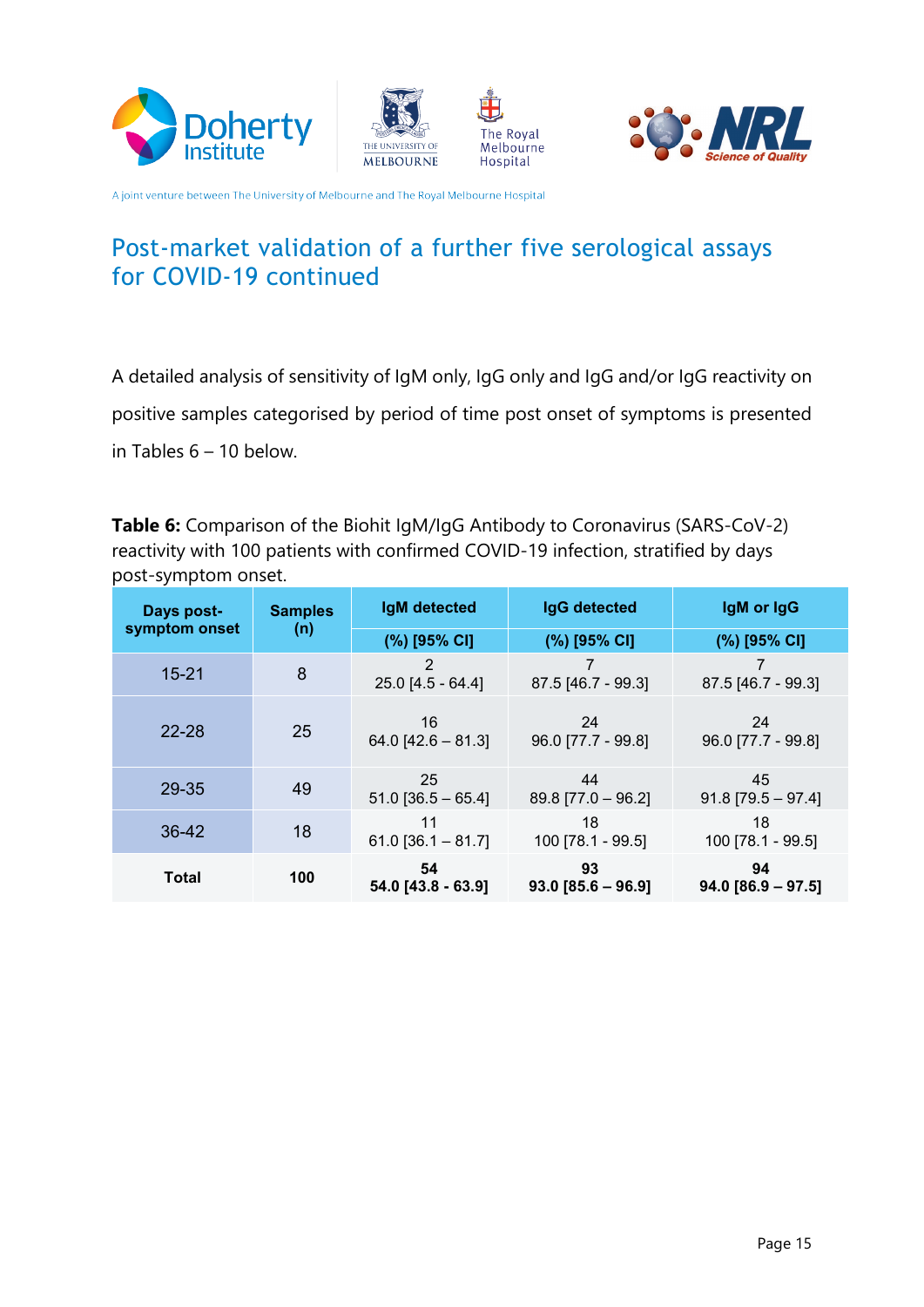![](_page_15_Picture_0.jpeg)

![](_page_15_Picture_1.jpeg)

![](_page_15_Picture_2.jpeg)

![](_page_15_Picture_3.jpeg)

### Post-market validation of a further five serological assays for COVID-19 continued

CoV-2) reactivity with 100 patients with confirmed COVID-19 infection, stratified by Table 7: Comparison of the Zhongshan IgM/IgG Antibody to Coronavirus (SARSdays post-symptom onset.

| <b>Days post-</b> | <b>Samples</b> | <b>IgM</b> detected          | <b>IgG detected</b>        | IgM or IgG                 |
|-------------------|----------------|------------------------------|----------------------------|----------------------------|
| symptom onset     | (n)            | (%) [95% CI]                 | (%) [95% CI]               | (%) [95% CI]               |
| $15 - 21$         | 8              | 6<br>$75.0$ [35.6 - 95.5]    | 87.5 [46.7 - 99.3]         | 87.5 [46.7 - 99.3]         |
| $22 - 28$         | 25             | 21<br>$84.0$ [63.1 - 94.7]   | 22<br>$88.0$ [67.7 - 96.8] | 22<br>88.0 [67.7 - 96.8]   |
| 29-35             | 49             | 39<br>79.6 [65.2 -89.3]      | 42<br>$85.7$ [72.1 - 93.6] | 42<br>$85.7$ [72.1 - 93.6] |
| 36-42             | 18             | 14<br>$77.8$ [51.9 - 92.6]   | 15<br>$83.3$ [57.7 – 95.6] | 15<br>$83.3$ [57.7 - 95.6] |
| <b>Total</b>      | 100            | 80<br>$80.0\%$ [70.6 – 87.1] | 86<br>$86.0$ [77.3 – 91.9] | 86<br>$86.0$ [77.3 – 91.9] |

Table 8: Comparison of the Atomo IgM/IgG Antibody to Coronavirus (SARS-CoV-2) reactivity with 100 patients with confirmed COVID-19 infection, stratified by days post-symptom onset.

| Days post-    | <b>Samples</b> | <b>IgM</b> detected        | <b>IgG detected</b>        | IgM or IgG                 |
|---------------|----------------|----------------------------|----------------------------|----------------------------|
| symptom onset | (n)            | (%) [95% CI]               | (%) [95% CI]               | (%) [95% CI]               |
| $15 - 21$     | 8              | 5<br>71.4 [30.3 - 94.9]    | 6<br>$85.7$ [42.0 - 99.2]  | 6<br>$85.7$ [42.0 - 99.2]  |
| $22 - 28$     | 25             | 15<br>100 [74.7 - 99.4]    | 15<br>100 [74.7 - 99.4]    | 15<br>100 [74.7 - 99.4]    |
| 29-35         | 49             | 41<br>$89.1$ [75.6 - 95.9] | 42<br>$91.3$ [78.3 – 97.2] | 42<br>$91.3$ [78.3 - 97.2] |
| 36-42         | 18             | 17<br>$100$ [77.1 - 99.5]  | 17<br>100 [77.1 - 99.5]    | 17<br>100 [77.1 - 99.5]    |
| <b>Total</b>  | $100*$         | 78<br>$91.8 [83.2 - 96.3]$ | 80<br>$94.1 [86.2 - 97.8]$ | 80<br>$94.1 [86.2 - 97.8]$ |

\*Due to 15 invalid results, the Total Samples for statistical analysis: (n) = 85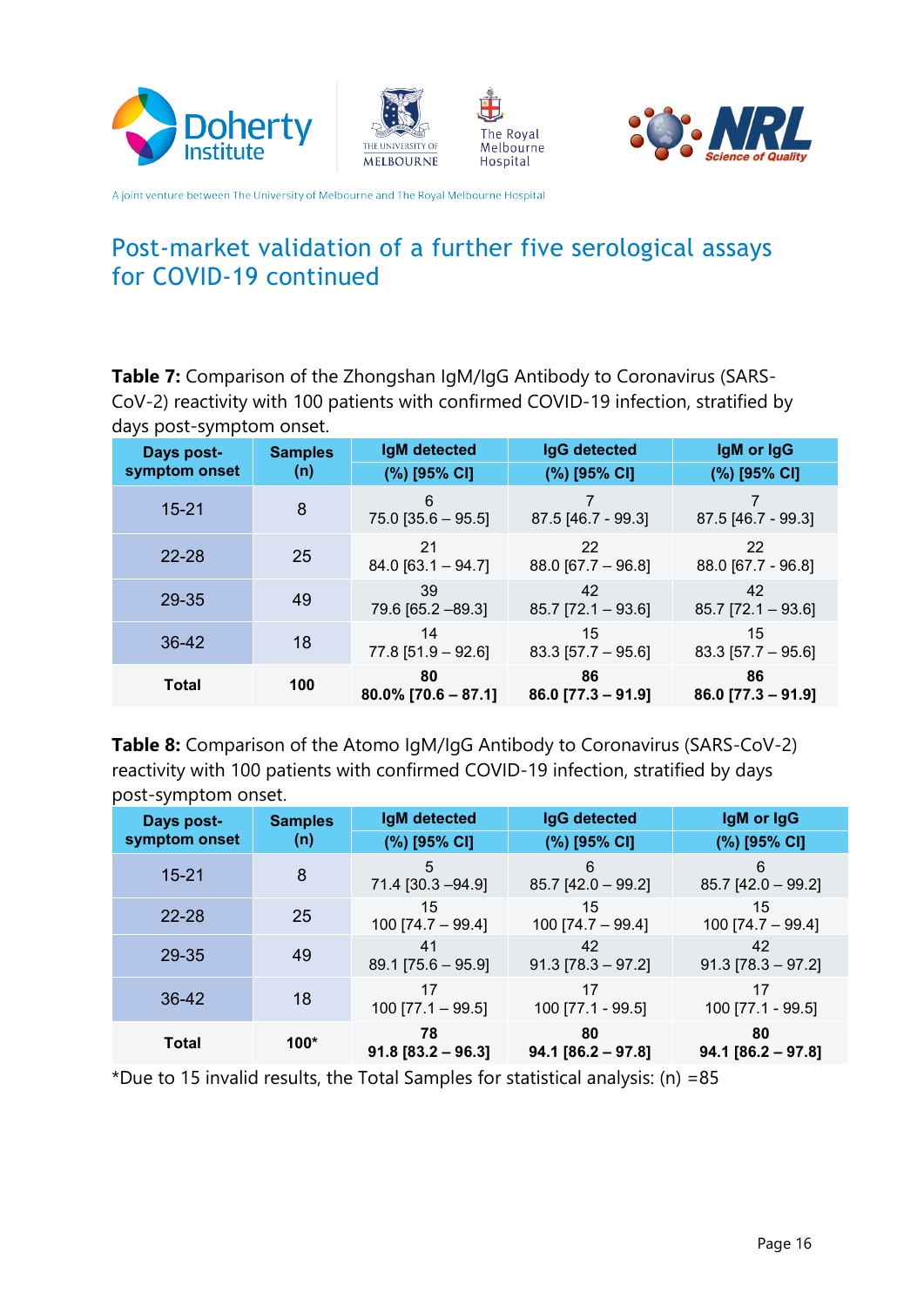![](_page_16_Picture_0.jpeg)

![](_page_16_Picture_1.jpeg)

![](_page_16_Picture_2.jpeg)

![](_page_16_Picture_3.jpeg)

### Post-market validation of a further five serological assays for COVID-19 continued

Table 9: Comparison of the PCL IgM/IgG Antibody to Coronavirus (SARS-CoV-2) reactivity with 100 patients with confirmed COVID-19 infection, stratified by days post-symptom onset.

| <b>Days post-</b> | <b>Samples</b> | <b>IgM</b> detected        | <b>IgG detected</b>        | IgM or IgG                 |
|-------------------|----------------|----------------------------|----------------------------|----------------------------|
| symptom onset     | (n)            | (%) [95% CI]               | (%) [95% CI]               | (%) [95% CI]               |
| $15 - 21$         | 8              | 2<br>$25.0$ [4.45 - 64.4]  | 87.5 [46.7 - 99.3]         | 87.5 [46.7 - 99.3]         |
| $22 - 28$         | 25             | 14<br>$56.0$ [35.3 - 75.0] | 21<br>$84.0$ [63.1 - 94.7] | 22<br>88.0 [67.7 - 96.8]   |
| 29-35             | 49             | 24<br>49.0 [34.6 - 63.5]   | 40<br>$81.6$ [67.5 - 90.8] | 41<br>$83.7$ [69.8 - 92.2] |
| $36 - 42$         | 18             | 9<br>$50.0$ [26.8 - 73.2]  | 12<br>$66.7$ [41.2 - 85.6] | 13<br>$72.2$ [46.4 - 89.3] |
| <b>Total</b>      | 100            | 49<br>$49.0$ [38.9 - 59.1] | 80<br>$80.0$ [70.6 – 87.1] | 83<br>$83.0$ [73.9 - 89.5] |

**Table 10:** Comparison of the Biotime IgM/IgG Antibody to Coronavirus (SARS-CoV-<br>2) reactivity with 100 patients with confirmed COVID-19 infection, stratified by days post-symptom onset.

| . .<br>Days post-<br>symptom onset | <b>Samples</b><br>(n) | <b>IgM</b> detected<br>(%) [95% CI] | IgG detected<br>(%) [95% CI] | IgM or IgG<br>(%) [95% CI] |
|------------------------------------|-----------------------|-------------------------------------|------------------------------|----------------------------|
| $15 - 21$                          | 8                     | 4<br>$50.0$ [17.4 - 82.6]           | 6<br>$75.0$ [35.6 - 95.5]    | 87.5 [46.7 - 99.3]         |
| $22 - 28$                          | 25                    | 24<br>$96.0$ [77.7 - 99.8]          | 19<br>$76.0$ [54.5 - 89.8]   | 25<br>$100 [83.4 - 99.6]$  |
| 29-35                              | 49                    | 41<br>83.7 [69.8 - 92.2]            | 44<br>$89.8$ [77.0 - 96.2]   | 47<br>$95.9$ [84.9 - 99.3] |
| 36-42                              | 18                    | 15<br>$83.3$ [57.7 - 95.6]          | 18<br>$100$ [78.1 - 99.5]    | 18<br>$100$ [78.1 - 99.5]  |
| Total                              | 100                   | 84<br>$84.0$ [75.0 - 90.3]          | 87<br>$87.0$ [78.4 - 92.6]   | 97<br>$97.0$ [90.8 - 99.2] |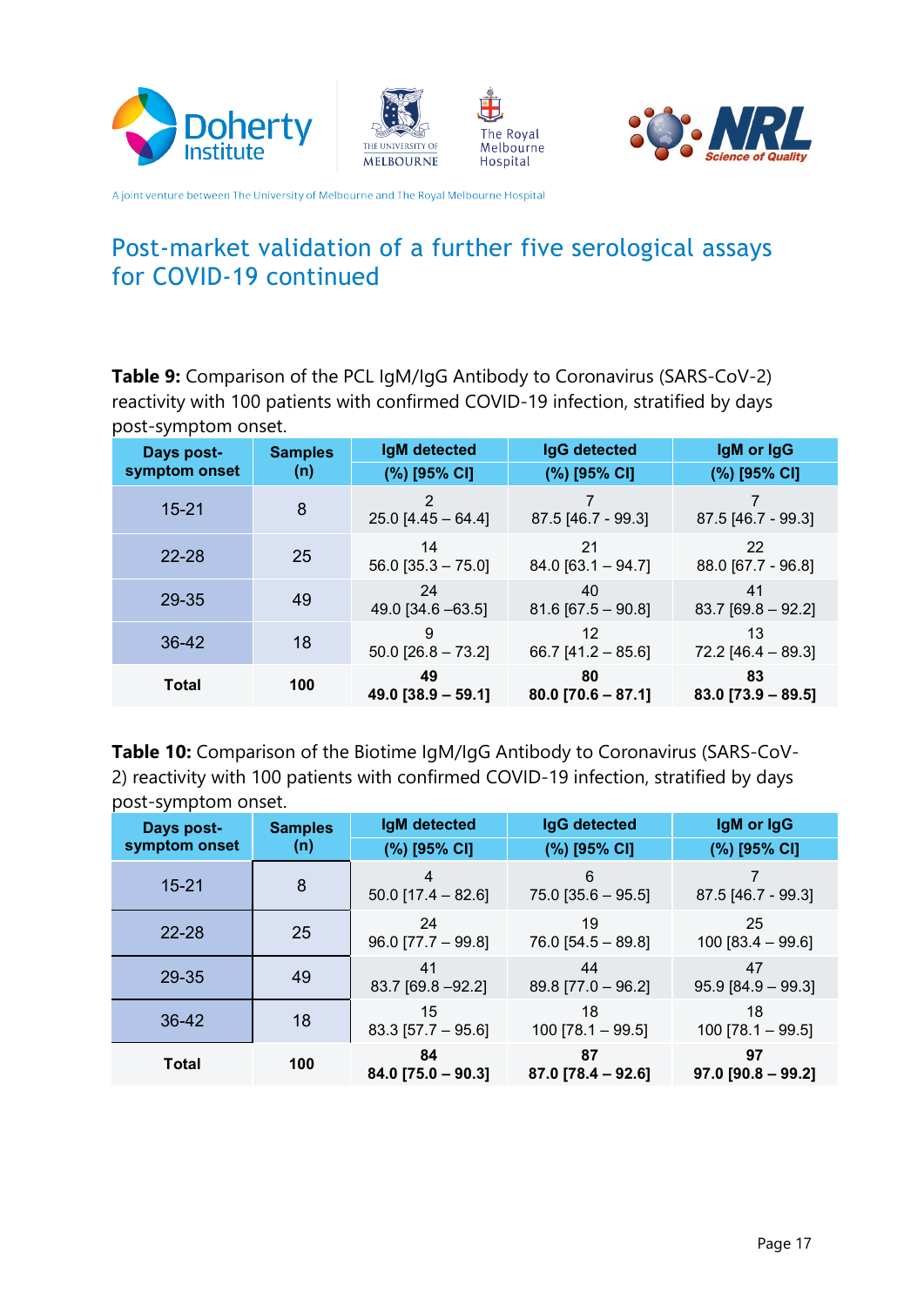![](_page_17_Picture_0.jpeg)

![](_page_17_Picture_1.jpeg)

![](_page_17_Picture_2.jpeg)

![](_page_17_Picture_3.jpeg)

# Post-market validation of a further five serological assays for COVID-19 continued

#### <span id="page-17-0"></span>3.2 Clinical specificity analysis

The results of the specificity analysis for anti-SARS-Cov-2 test kits is presented in Table 5. All test kits had an estimated specificity greater than or equal to 99.0% for IgG only. Specificity for anti-SARS-CoV-2 IgM ranged from 91.0% to 99.0% (Table 5).

#### <span id="page-17-1"></span>3.4 Analytical Specificity

reactive samples. The Biohit assay reported an IgM false reactive result for one Three of five test kits reported false positive results for one or more potentially crossinfluenza A and parvovirus IgM positive sample, respectively. The Zhongshan assay reported an IgM false reactive result for one malaria positive and CMV IgM positive sample, respectively. The Biotime assay reported one false IgM reactive result for a CMV IgM reactive sample.

Two of five test kits reported a positive test result for a sample with interfering substances. The Zhongshan assay reported a false positive IgM result for two RF antibody factor positive samples and the Atomo Assay reported one false positive IgM result for a RF antibody positive sample.

#### <span id="page-17-2"></span>3.5 Lot to lot analysis

In general, the IgG and IgM results from testing the dilution series in both reagent lots demonstrated equivalent reactivity (Table 11). For the Biohit assay, for Sample 1, there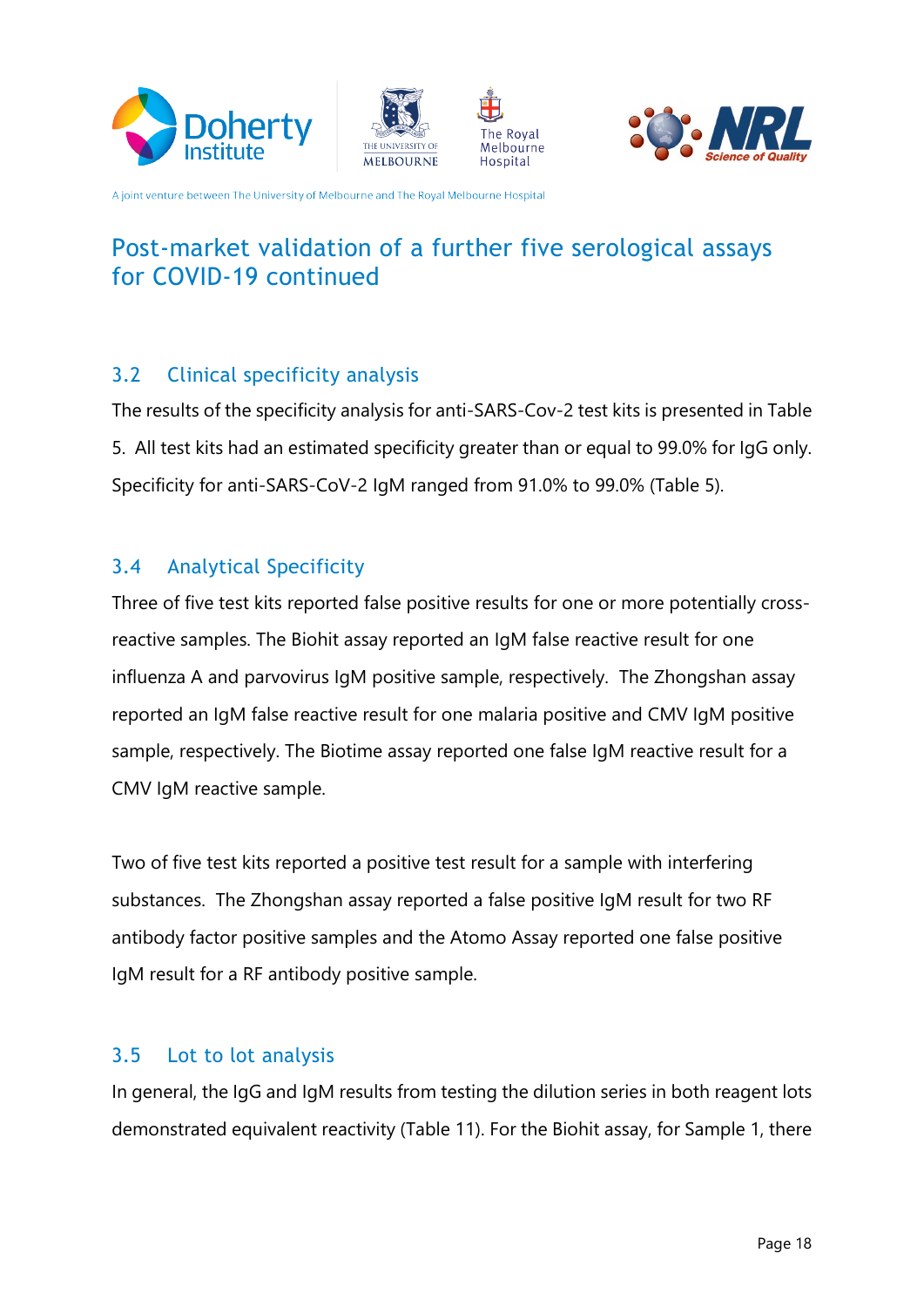![](_page_18_Picture_0.jpeg)

![](_page_18_Picture_1.jpeg)

![](_page_18_Picture_2.jpeg)

![](_page_18_Picture_3.jpeg)

### Post-market validation of a further five serological assays for COVID-19 continued

was a 2-doubling dilution difference observed for IgM reactivity tested across two different kit lots. For the Atomo assay, there were a number of invalid test results recorded with one kit lot (200902-01-A) and thus an accurate comparison could not be made.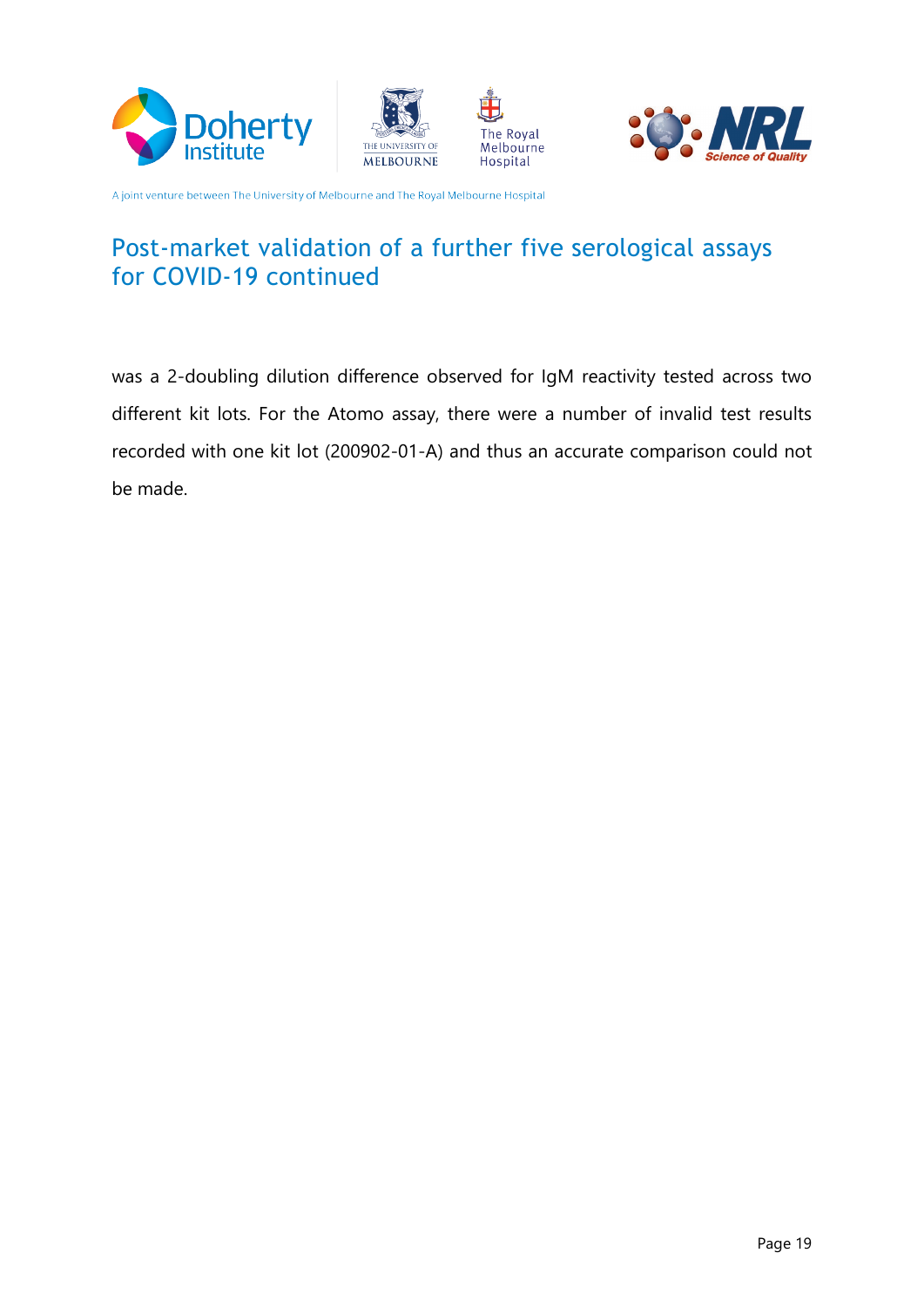![](_page_19_Picture_0.jpeg)

![](_page_19_Picture_1.jpeg)

![](_page_19_Picture_2.jpeg)

![](_page_19_Picture_3.jpeg)

### Post-market validation of a further five serological assays for COVID-19 continued

**Table 11**. Results of testing dilution series of two positive specimens to determine lot to lot comparison of the COVID-19 IgG/IgM Rapid Tests. The highest dilution recording a positive test result was determined as the end point.

| <b>Assay [Lot</b><br>number] | <b>Test Results Sample 1</b> |            | <b>Test Results Sample 2</b> |            |
|------------------------------|------------------------------|------------|------------------------------|------------|
|                              | <b>IgG</b>                   | <b>IgM</b> | <b>IgG</b>                   | <b>IgM</b> |
| <b>Biohit</b><br>SA200904    | 1:32                         | 1:8        | 1:4                          | Neg        |
| <b>Biohit</b><br>SA200905    | 1:32                         | 1:32       | 1:8                          | <b>Neg</b> |
| Zhongshan<br>J20200416-1     | 1:16                         | 1:16       | 1:4                          | 1:4        |
| Zhongshan<br>J20200421-1     | 1:16                         | 1.16       | 1:4                          | 1:4        |
| <b>Atomo</b><br>200901-01-A  | 1:16                         | 1:16       | 1:8                          | 1:4        |
| <b>Atomo</b><br>200902-01-A  | $N/A^*$                      | $N/A^*$    | $N/A^*$                      | $N/A^*$    |
| <b>PCL</b><br>COV03-200421   | 1:16                         | 1:8        | 1:8                          | Neg        |
| <b>PCL</b><br>COV03-200506   | 1:32                         | 1:8        | 1:8                          | Neg        |
| <b>Biotime</b><br>X2003601   | 1:64                         | 1:64       | 1:8                          | 1:8        |
| <b>Biotime</b><br>X2003602   | 1:64                         | 1:32       | 1:4                          | 1:4        |

Neg – No reactivity detected

\*sample results were invalid from dilutions 1:8-1:64. End point could not be determined.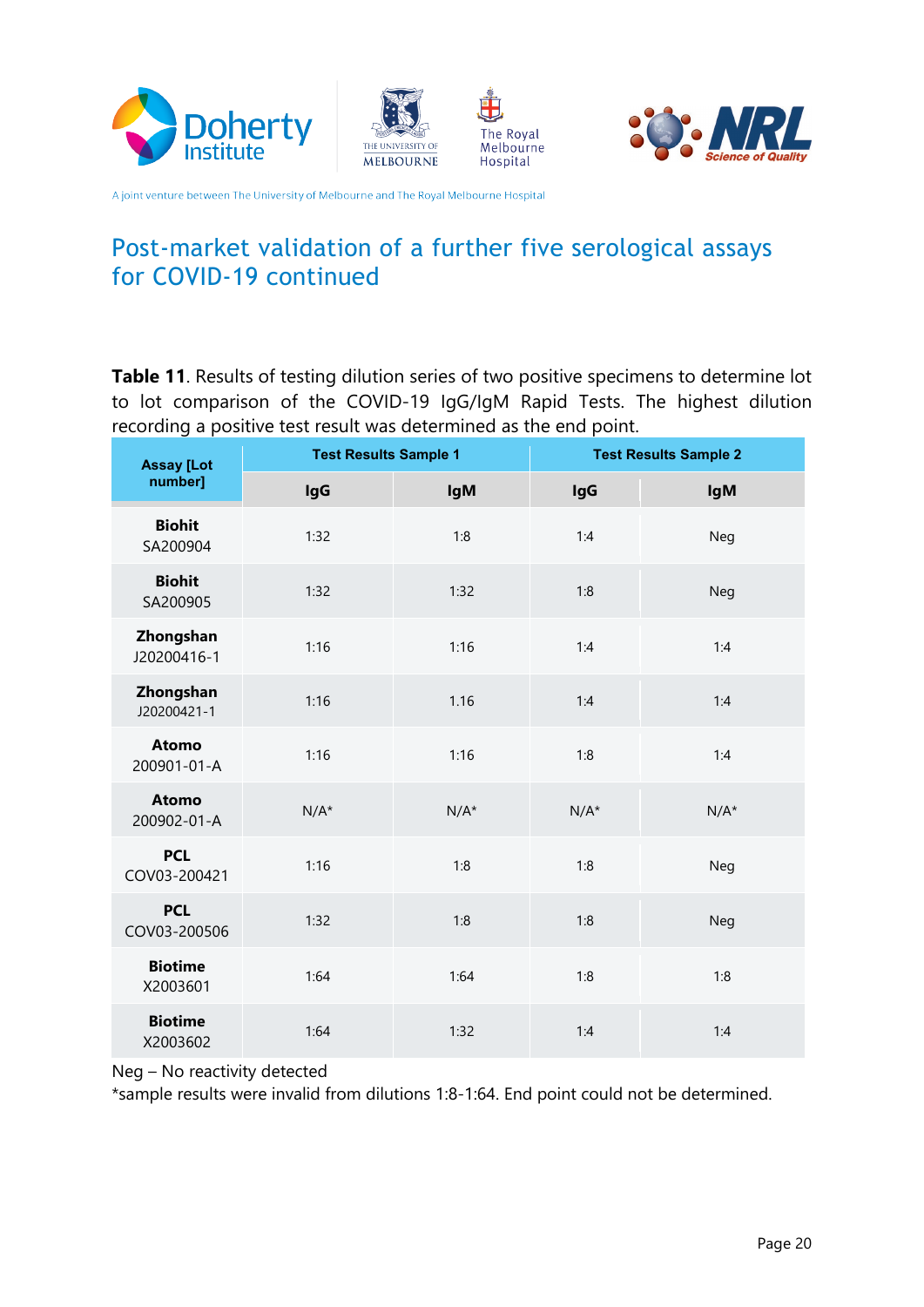![](_page_20_Picture_0.jpeg)

![](_page_20_Picture_1.jpeg)

![](_page_20_Picture_2.jpeg)

![](_page_20_Picture_3.jpeg)

## Post-market validation of a further five serological assays for COVID-19 continued

### <span id="page-20-0"></span>4. Discussion

Results of post-market evaluation of a further five anti-SARS-Cov-2 rapid test are presented. This study was performed by NRL, using a different panel of specimens than the previous Doherty reports. As with previous reports, the results of each test kit evaluated were within the stated IFU range for specificity. The sensitivity estimated by this study for IgM reactivity was lower than that reported by four of five manufacturers. Note that manufacturers make varying sensitivity claims for IgG only, IgM only and combined IgG/IgM and use different criteria to establish the reference .result

For detection of anti-SARS-CoV-2 IgG and/or IgM, the sensitivity of the five test kits ranged from 83.0% for PCL to 97.0% for Biotime. Specificity for IgG/IgM ranged from 91.0% for Biotime to 99.0% for Zhongshan.

There was no significant lot-to-lot variation detected for any test kit for IgG or IgM .reactivity

### <span id="page-20-1"></span>5. Acknowledgements

We thank the NRL scientific and technical staff who compiled the panel of specimens and performed the testing.